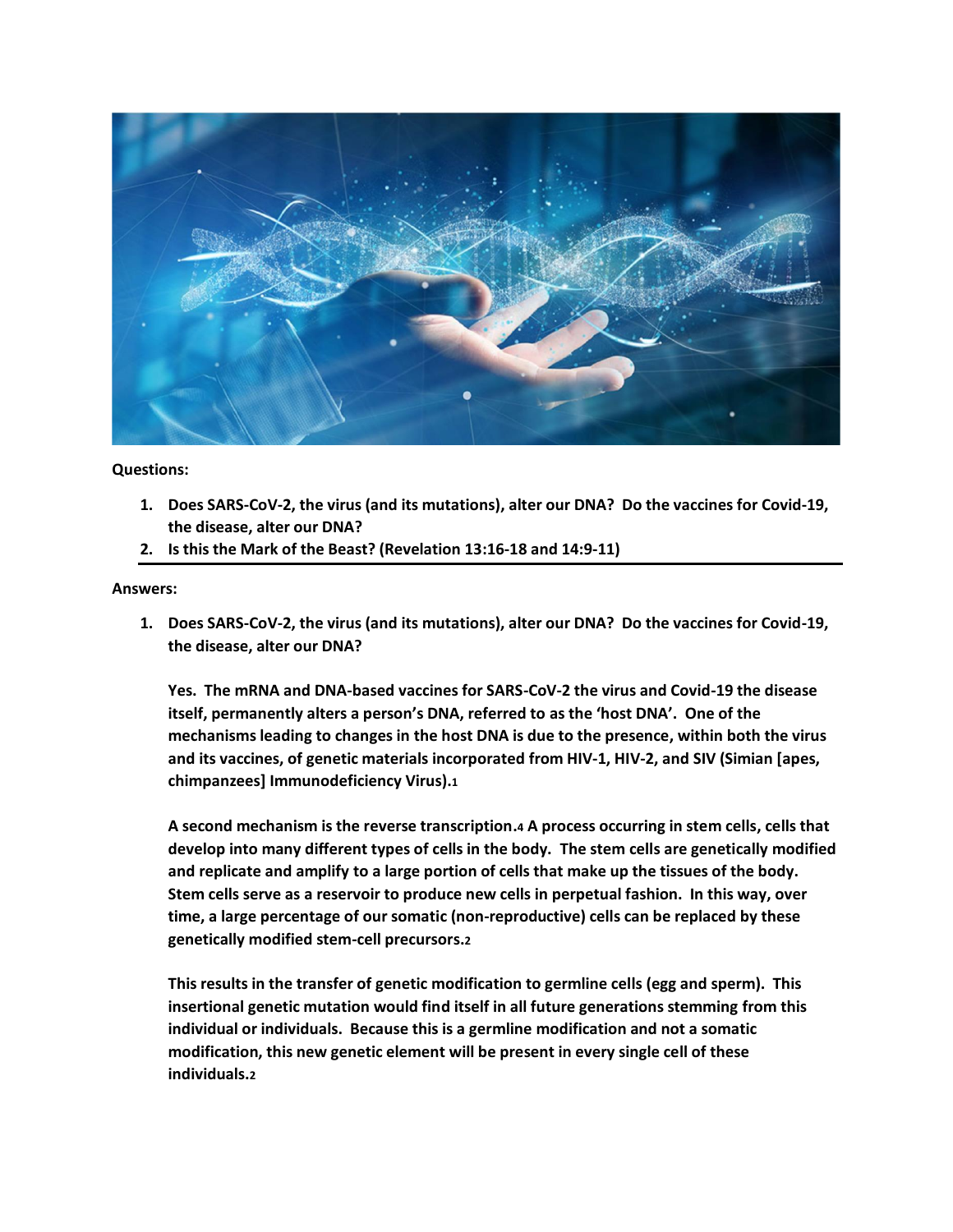**The virus is the excuse to vaccinate with the mark. The virus is only behaving as all Lentiviruses do, and that is to alter the host DNA. This enables the virus to go on and infect other healthy cells. The level of changes in the DNA as a result of having been vaccinated is quite different due to the additional technological components within them. Additionally, the actual re-arrangement of genes, the new sequence, is more extensive than the pattern of the viral genes themselves.**

**According to Nobel Laureate (for the discovery of HIV) Dr. Luc Montagnier, and other researchers there are 16 genetic fragments of HIV-1, HIV-2 and SIV contained within the overall genomic sequence of the virus, SARS-CoV-2.1 This sequence, a series of genes, is known as mRNA, or 'messenger' RNA. These same genetic fragments are also present within vaccines employing mRNA such as Pfizer and Moderna. While Johnson & Johnson utilizes DNA, as do other companies, mRNA is still present, as are these 16 genetic fragments.**

**Human Immunodeficiency Virus (HIV) is a Lentivirus, a subgroup of retroviruses that cause chronic and deadly diseases characterized by long incubation periods. Lentiviruses integrate viral DNA into the DNA of a host cell, permanently altering it and is inherited by the host's descendants. A retrovirus is a type of virus that inserts a copy of its RNA genome into the DNA of a host cell that it invades, thus permanently changing the genome of that cell.**

**There is yet another mechanism at work in the alteration of the host DNA by HIV-1, HIV-2 and SIV. A third strand of DNA, referred to as a central DNA flap, ensuring integration of the viral DNA.3 Due to the presence of genetic fragments of HIV, this DNA flap is found in not only the virus SARS-CoV-2, but within the mRNA and DNA-based vaccines.**

**Vaccines are derived from the virus without inducing the disease. It does this by stimulating the production of antibodies by the immune system in order to provide immunity. The genetic materials of the virus are used to produce a vaccine against it. Thus, the 16 genetic fragments of the Lentivirus HIV, a retrovirus, are present in all gene-based vaccines for the virus, SARS-CoV-2. Both the virus and the vaccines permanently alter the DNA of a person.**

**(Continued)**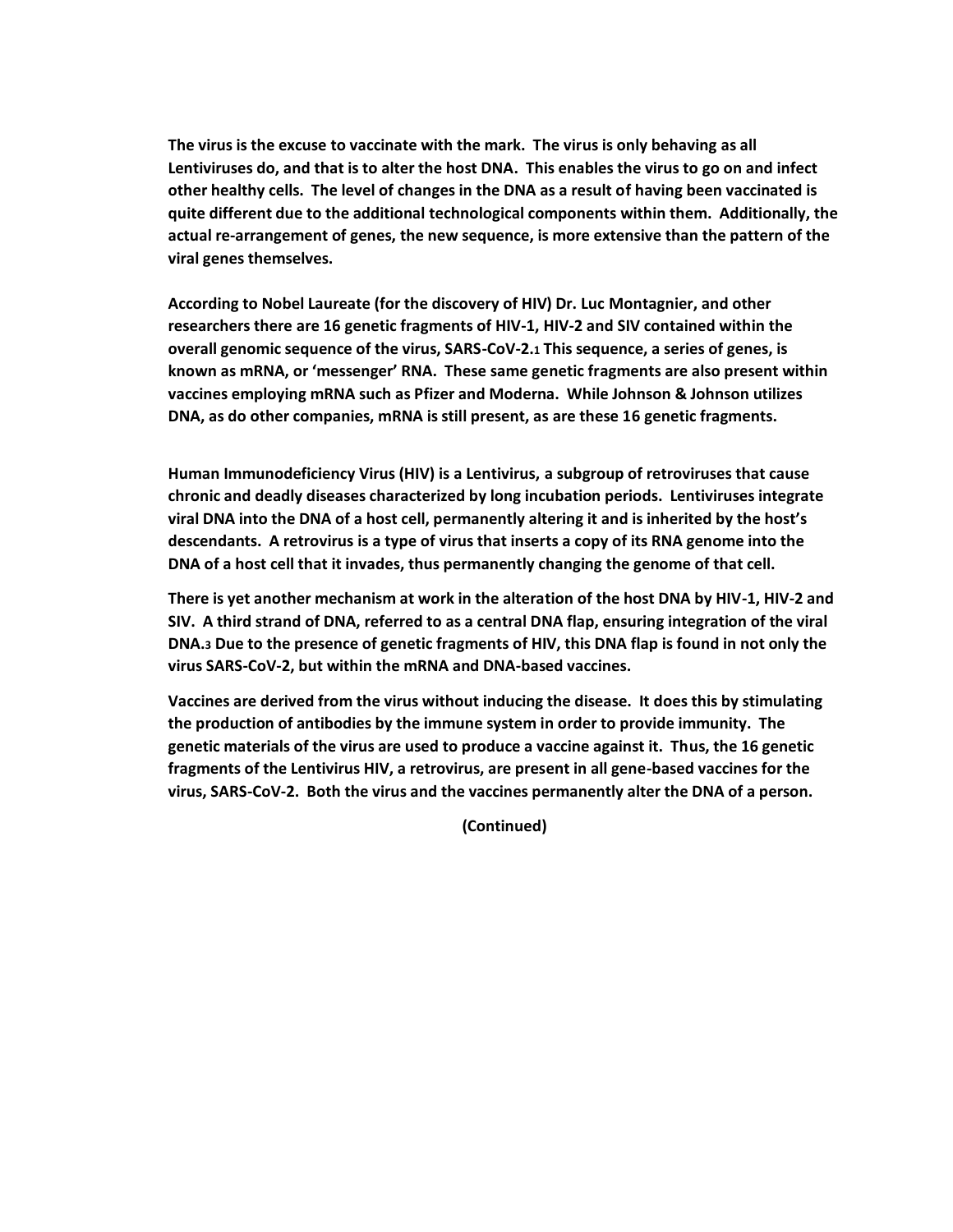

**This infographic illustrates the HIV replication cycle, which begins when HIV fuses with the surface of the host cell. A capsid containing the virus's genome and proteins then enters the cell. The shell of the capsid disintegrates and the HIV protein called reverse transcriptase transcribes the viral RNA into DNA. The viral DNA is transported across the nucleus, where the HIV protein integrase integrates the HIV DNA into the host's DNA. The host's normal transcription machinery transcribes HIV DNA into multiple copies of new HIV RNA. Some of this RNA becomes the genome of a new virus, while the cell uses other copies of the RNA to make new HIV proteins. The new viral RNA and HIV proteins move to the surface of the cell, where a new, immature HIV forms. Finally, the virus is released from the cell, and the HIV protein called protease cleaves newly synthesized polyproteins to create a mature infectious virus.**

<https://www.niaid.nih.gov/diseases-conditions/hiv-replication-cycle>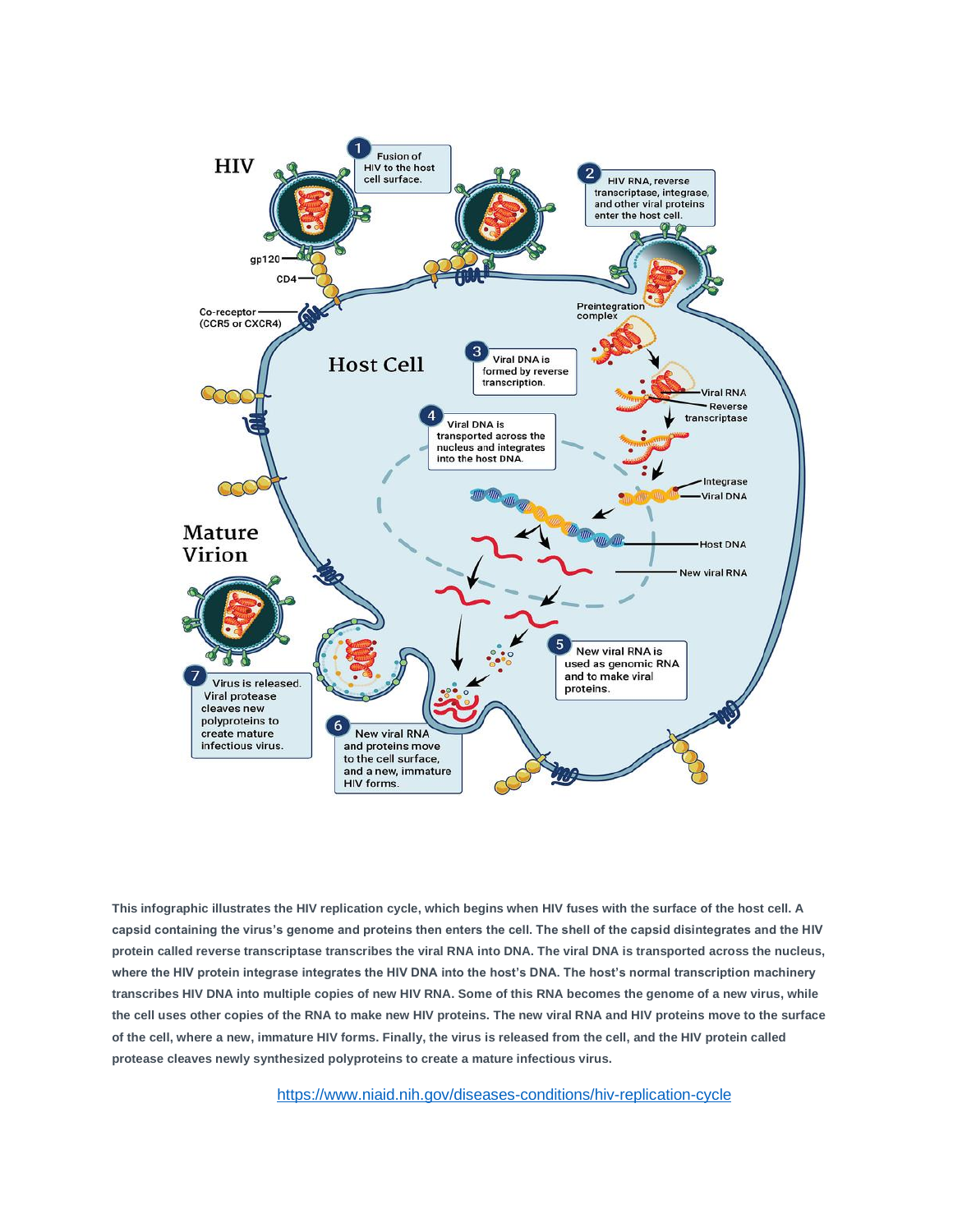**2. Is this the Mark of the Beast? (Revelation 13:6,17,18 and 14:9-11)**

**Yes. In combination with the genetic alterations induced by the virus and the vaccines, the vaccines themselves contain components marking, or indicating the DNA has undergone these changes. There are several aspects to the mark, including both biological and spiritual.**

**Briefly, the biological. In addition to the genetic materials cited in answering question 1, the vaccines contain an enzyme known as Luciferase. This is a fluorescent material not visible to the naked eye. However, it is visible using an application on a smart phone, or other scanning type of device. Also contained within the vaccines is a type of highly absorbent gel known as hydrogel, made up of large molecules known as polymers. Hydrogel is used to carry genetic materials, Luciferase and other components making up the vaccines. Some of these are referred to as nanobots, molecules that can be programmed to carry out a specific task. The nucleic acids of DNA naturally self-assemble and this ability is used to design, and through genetic modification, program them. Nanobots are used to carry drugs and molecular payloads to specific targets within the body. Additional nanobots function as biological sensors, collecting information from within the body and capable of transmitting this digital information outside of it. Lastly on the nanoscale, which is measured in billionths of a meter, are quantum dots, also referred to as artificial atoms. These are actual semiconductors with both optical and electronic properties. Similar to Luciferase, quantum dots however emit visible light. These have also been referred to as tattoos.**

**All of the above materials are contained within the present day vaccines. Some, like the quantum dots, have yet to be activated. This is accomplished by their receiving an electromagnetic signal transmitted through a 5G wifi system. Soon, the hypodermic needle and syringe used to inject vaccines will be replaced by a microneedle array patch, much like an adhesive bandage. In this way, the vaccines will not require refrigeration, and can be applied by most anyone to themselves. In fact, they can be shipped, mailed and delivered to nearly everyone. As the name implies, the patch contains a group of small needles that when pushed against the skin feel similar to Velcro, with little to no pain. These needles then dissolve leaving only their tips embedded beneath the surface, delivering their cargo to be absorbed into and distributed through the bloodstream to every cell in the body.**

**Taken together, the quantum dots and Luciferase manifest as a tattoo just beneath the surface of the skin. As such, a device will be required to see these, to detect the presence of this biometric mark anywhere on the body. Smartphones equipped with technology to detect these materials already exist. When described in Revelation 13:6, the mark is received in the right hand, or forehead, this can be interpreted as locations of convenience for scanning and detecting the presence of the mark. Similar in fashion to the present use of a digital thermometer applied to the forehead in checking for an elevated body temperature.**

**(Reference follow)**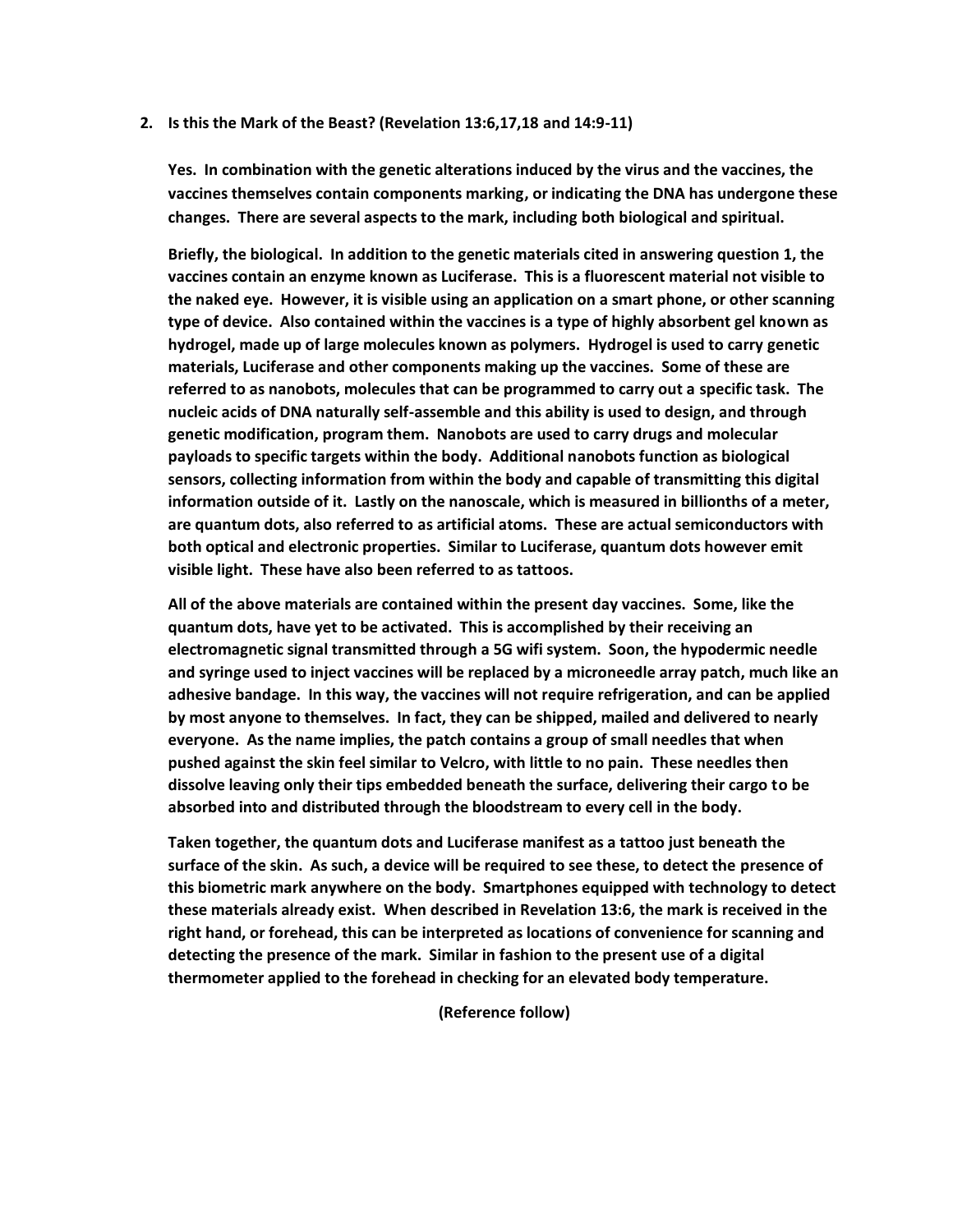**References:**

**Paper: Informed Consent Disclosure to Vaccine Trial Subjects of Risk of COVID-19 Vaccines Worsening Clinical Disease**

**Results of the Study: COVID-19 vaccines designed to elicit neutralizing antibodies may sensitize vaccine recipients to more severe disease than if they were not vaccinated.**

**<https://pubmed.ncbi.nlm.nih.gov/33113270/>**

**HIV Genomic Fragments (4): Uncanny Similarity of Unique Inserts in the 2019-nCoV Spike Protein to HIV-1 gp 120 and Gag**

**[https://www.anthonypatch.com/entangledmagazine/pdf/ENTANGLED\\_MAGAZINE\\_Volume4-](https://www.anthonypatch.com/entangledmagazine/pdf/ENTANGLED_MAGAZINE_Volume4-12.pdf) [12.pdf](https://www.anthonypatch.com/entangledmagazine/pdf/ENTANGLED_MAGAZINE_Volume4-12.pdf)**

**1 Second Reference, (16) Genomic Fragments: HIV Man-Manipulated Coronavirus Genome Evolution Trends**

**<https://zenodo.org/record/3975589#.YBm3aNhKg2x>**

**3 DNA Flap: The HIV-1 Central DNA Flap Region Contains a "flapping" Third Strand**

**<https://www.cell.com/action/showPdf?pii=S0092-8674%2800%2980828-4>**

**SARS-CoV-2 RNA reverse-transcribed and integrated into the human genome**

**<https://www.biorxiv.org/content/10.1101/2020.12.12.422516v1>**

#### **Reverse Transcription:**

**[https://en.wikipedia.org/wiki/Reverse\\_transcriptase](https://en.wikipedia.org/wiki/Reverse_transcriptase)**

**Lentivirus:**

**<https://en.wikipedia.org/wiki/Lentivirus>**

**Retrovirus:**

**<https://en.wikipedia.org/wiki/Retrovirus>**

**2 Article: Will an RNA Vaccine Permanently Alter My DNA? By Dr. Doug Corrigan, Ph.D. Biochemistry and Molecular Biology, November, 2020**

**<https://sciencewithdrdoug.com/2020/11/27/will-an-rna-vaccine-permanently-alter-my-dna/>**

**4 Paper: SARS-CoV-2 RNA reverse-transcribed and integrate into the human genome**

**<https://www.biorxiv.org/content/10.1101/2020.12.12.422516v1>**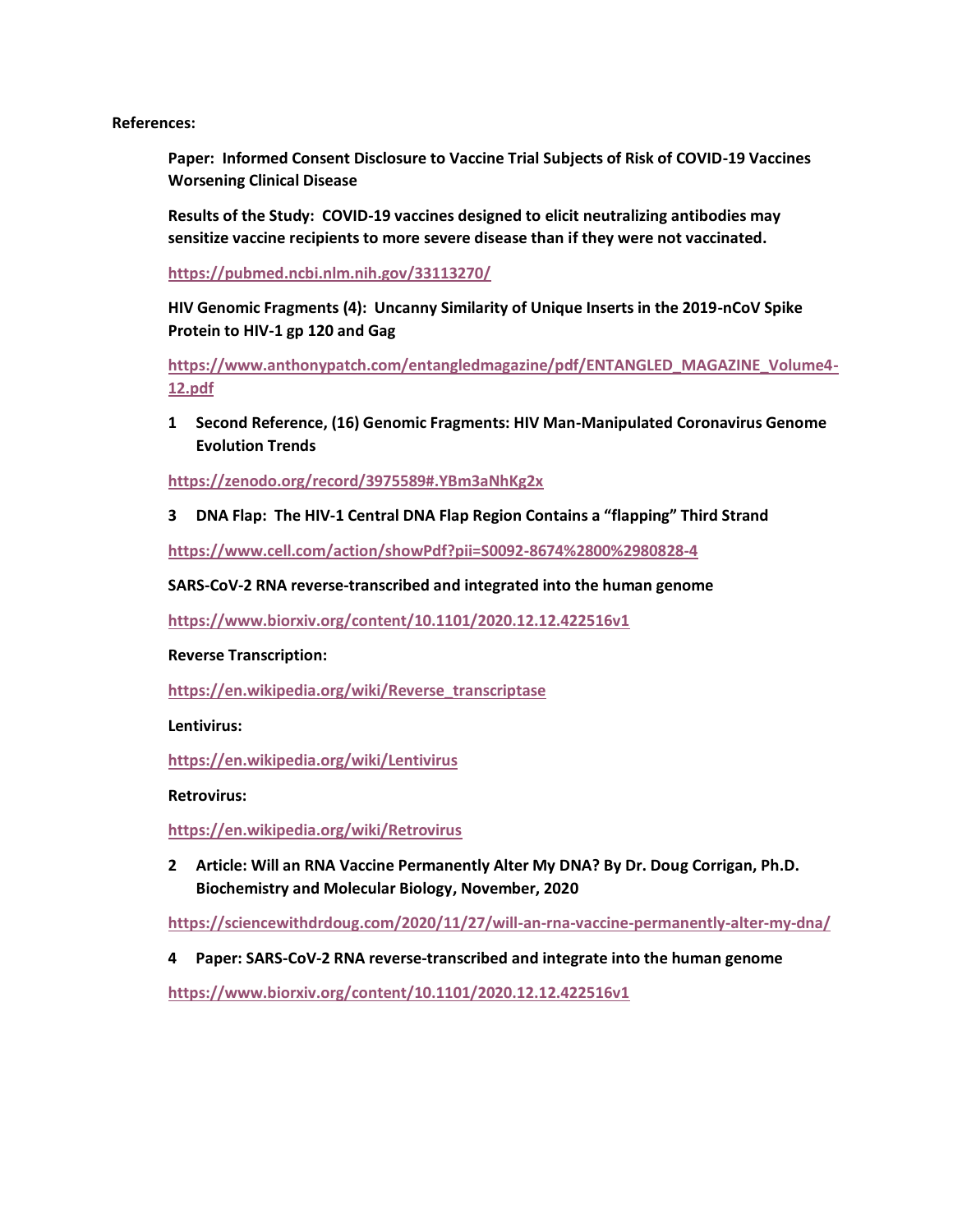# **Patent: Modified Polynucleotides For The Production Of Secreted Proteins**

#### **Note: This is the patent for Moderna's Vaccine for Covid-19**

**[https://analytics.patsnap.com/patent-view/pdf?patentId=942666de-b02c-4290-9231-](https://analytics.patsnap.com/patent-view/pdf?patentId=942666de-b02c-4290-9231-0e4ccd28dcb4) [0e4ccd28dcb4](https://analytics.patsnap.com/patent-view/pdf?patentId=942666de-b02c-4290-9231-0e4ccd28dcb4)**

#### **Polynucleotide:**

<https://en.wikipedia.org/wiki/Polynucleotide>

# **Messenger RNA (mRNA):**

**[https://en.wikipedia.org/wiki/Messenger\\_RNA](https://en.wikipedia.org/wiki/Messenger_RNA)**

# **Mechanism of mRNA Transport in the Nucleus**

*"We found that the rate of Messenger RNP (mRNA-protein) diffusion is so fast that mRNP complexes are dispersed throughout the nucleus soon after their synthesis and well before the onset of significant export into the cytoplasm."*

*"Using molecular beacons to track single mRNA molecules in living cells, we have characterized the diffusion of mRNP (mRNA-protein) complexes in the nucleus. The mRNP complexes move freely by Brownian diffusion at a rate that assures their dispersion throughout the nucleus before they exit into the cytoplasm, even when the transcription site is located near the nuclear periphery."*

Diana Y. Vargas, Arjun Raj, Salvatore A. E. Marras, Fred Russell Kramer, Sanjay Tyagi

Proceedings of the National Academy of Sciences Nov 2005, 102 (47) 17008- 17013; DOI: 10.1073/pnas.0505580102

Please read[: https://www.sciencedirect.com/science/article/pii/S2589004220309986](https://www.sciencedirect.com/science/article/pii/S2589004220309986)

# Abstract - Recent Advances in the Molecular Beacon Technology for Live-Cell Single-Molecule Imaging

Nucleic acids, aside from being best known as the carrier of **genetic information**, are versatile biomaterials for constructing nanoscopic devices for biointerfacing, owing to their unique properties such as specific base pairing and predictable structure. For live-cell analysis of native RNA transcripts, the most widely used nucleic acid-based nanodevice has been the molecular beacon (MB), a class of stem-loop-forming probes that is activated to fluoresce upon hybridization with target RNA.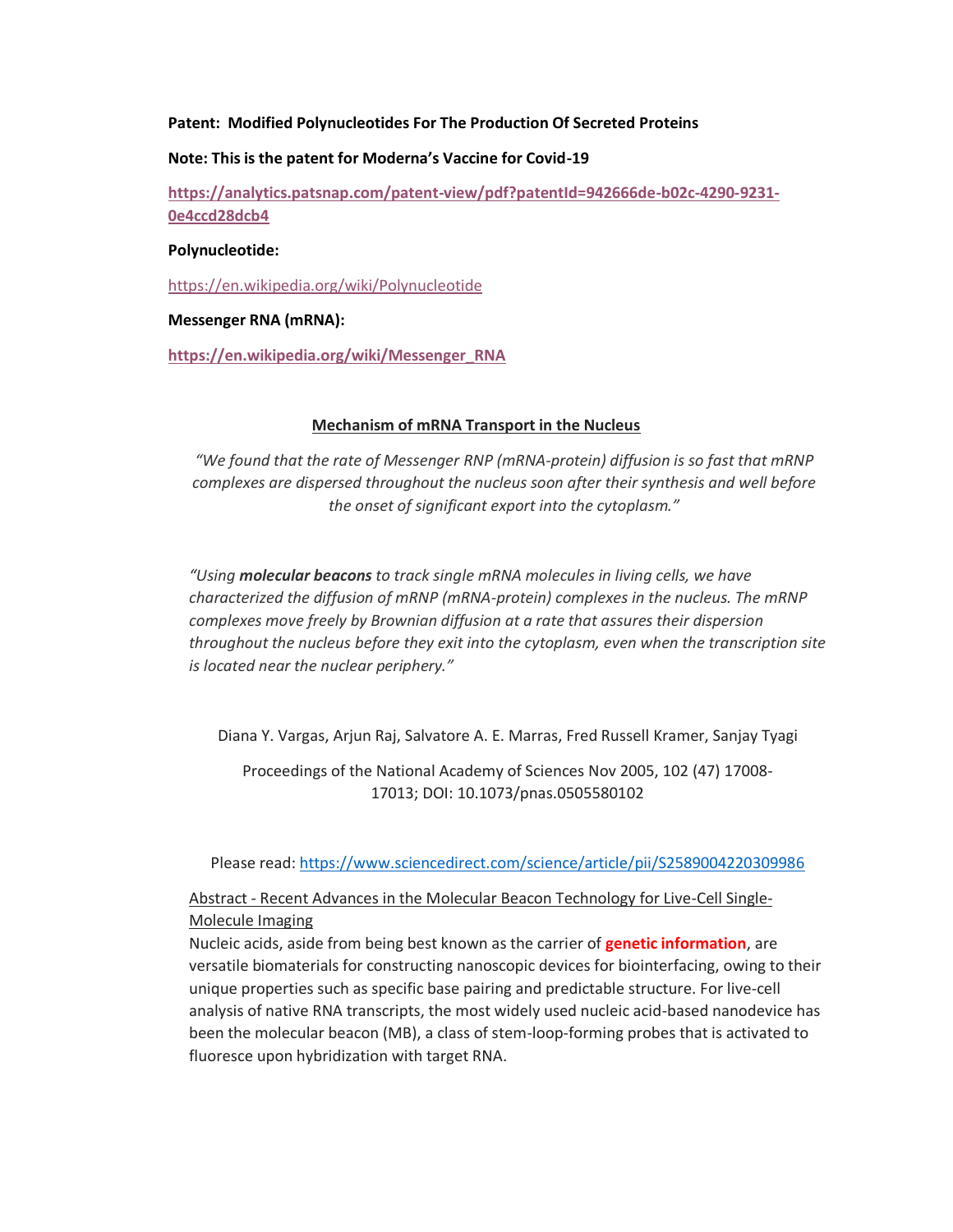Mao S, Ying Y, Wu R, Chen AK. **Recent Advances in the Molecular Beacon Technology for Live-Cell Single-Molecule Imaging**. iScience. 2020 Nov 13;23(12):101801. doi: 10.1016/j.isci.2020.101801. PMID: 33299972; PMCID: PMC7702005.

<https://pubmed.ncbi.nlm.nih.gov/33299972/>

Wiki: Molecular beacons, or molecular beacon probes, are [oligonucleotide](about:blank) hybridization [probes](about:blank) that can report the presence of specific [nucleic acids](about:blank) in homogenous solutions.

[https://en.wikipedia.org/wiki/Molecular\\_beacon](https://en.wikipedia.org/wiki/Molecular_beacon)

Wiki: (mRNA-protein) Messenger RNP: **Messenger RNP** (**messenger ribonucleoprotein**) **is [mRNA](about:blank) with bound [proteins](about:blank)**. mRNA does not exist "naked" *in vivo* but is always bound by various proteins while being synthesized, spliced, exported, and [translated](about:blank) in the cytoplasm.

[https://en.wikipedia.org/wiki/Messenger\\_RNP](https://en.wikipedia.org/wiki/Messenger_RNP)

Wiki: **RNA Vaccine -** An **RNA vaccine** or **mRNA (messenger RNA) vaccine** is a type of [vaccine](about:blank) that uses a **copy** of a natural chemical called [messenger RNA](about:blank) (mRNA) to produce an immune response.<sup>[\[1\]](about:blank#cite_note-pmid33340620-1)</sup> The vaccine *[transfects](about:blank)* molecules of **[synthetic RNA](about:blank)** into immunity [cells.](about:blank)

mRNA vaccines introduce a short-lived<sup>[\[32\]](about:blank#cite_note-NatRevMat-32)</sup> **synthetically created fragment of the RNA [sequence](about:blank)** of a virus into the vaccinated individual.

[https://en.wikipedia.org/wiki/RNA\\_vaccine](https://en.wikipedia.org/wiki/RNA_vaccine)

[RNA Biol.](about:blank) 2016 Sep; 13(9): 760–765.

Published online 2016 Jun 28. doi: 10.1080/15476286.2016.1203504

PMCID: PMC5014007

PMID: [27351916](about:blank)

**mRNA modifications: Dynamic regulators of gene expression?**

[Thomas Philipp Hoernes,](about:blank) [Alexander Hüttenhofer,](about:blank) and [Matthias David Erlacher](about:blank)

<https://www.ncbi.nlm.nih.gov/pmc/articles/PMC5014007/>

The expression of a gene is a tightly regulated process and is exerted by a myriad of different mechanisms. Recently, RNA modifications located in coding sequences of mRNAs, have been identified as potential regulators of gene expression. N6-methyladenosine (m6A), 5-methylcytosine (m5C), pseudouridine (Ψ) and N1-methyladenosine (m1A) have been found within open reading frames of mRNAs. The presence of these mRNA modifications has been implicated to modulate the fate of an mRNA, ranging from maturation to its translation and even degradation. However, many aspects concerning the biological functions of mRNA modifications remain elusive. Recently, systematic in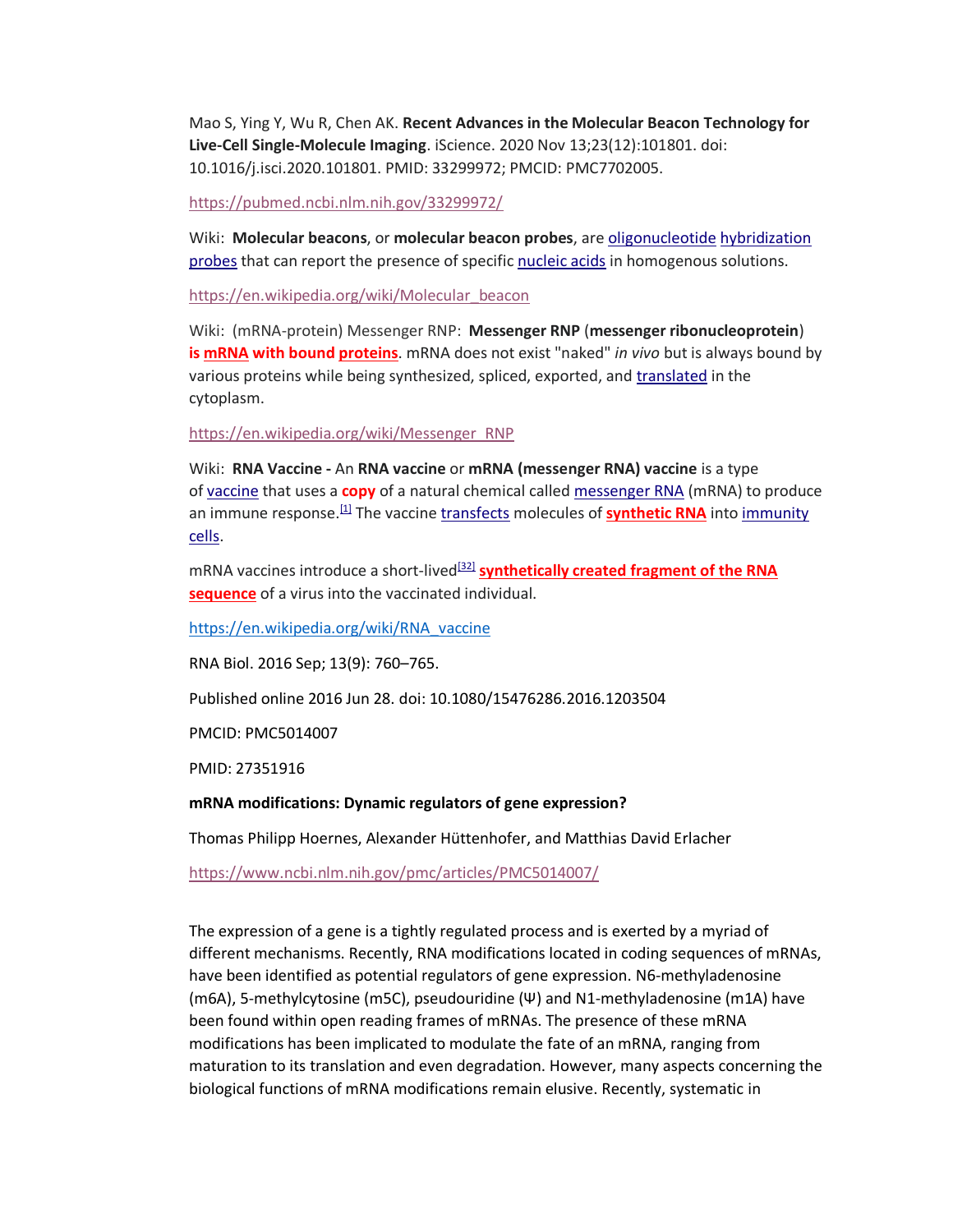vitro studies allowed a first glimpse of the direct interplay of mRNA modifications and the efficiency and fidelity of ribosomal translation. It thereby became evident that the effects of mRNA modifications were, astonishingly versatile, depending on the type, position or sequence context. The incorporation of a single modification could either prematurely terminate protein synthesis, reduce the peptide yield, or alter the amino acid sequence identity. These results implicate that mRNA modifications are **a powerful mechanism to post-transcriptionally regulate gene expression**.

Post-transcriptional mRNA modifications might even possess the potential to expand the diversity of proteins through recoding. Therefore, it is of utmost importance to elucidate all mechanisms behind. mRNA modifications not only affect translation, but can also act as **markers** to provide landing platforms for proteins<sup>[61,62,85,86](about:blank#cit0061)</sup> or stimulate other regulatory processes like mRNA degradation<sup>[60](about:blank#cit0060)</sup> or localization.<sup>[87](about:blank#cit0087)</sup> Their role as **markers** is reminiscent of the regulation of gene expression through epigenetic DNA and histone modifications. In line with that, **not single modifications but a combination thereof might collectively mediate biological functions**.

WIKI: Viral Vectors: Viral vectors[\[edit\]](about:blank) *Main article: [Viral vector](about:blank)*

[Viral vectors](about:blank) are generally genetically engineered viruses carrying modified viral DNA or RNA that has been rendered noninfectious, but still contain viral promoters and also the transgene, thus allowing for translation of the transgene through a viral promoter. However, because viral vectors frequently are lacking infectious sequences, they require helper viruses or packaging lines for large-scale transfection. Viral vectors are often designed for permanent incorporation of the insert into the host genome, and thus leave distinct [genetic markers](about:blank) in the host genome after incorporating the transgene. For example, [retroviruses](about:blank) leave a characteristic [retroviral integration](about:blank) pattern after insertion that is detectable and indicates that the viral vector has incorporated into the host genome.

#### **Microneedle Array Patch:**

**[https://en.wikipedia.org/wiki/Microneedle\\_drug\\_delivery](https://en.wikipedia.org/wiki/Microneedle_drug_delivery)**

**Patent: Microneedle Tattoo Patches and Use Thereof WO2019018301 [https://patentscope.wipo.int/search/en/detail.jsf;jsessionid=BD7895A902E1A78DFC92721](https://patentscope.wipo.int/search/en/detail.jsf;jsessionid=BD7895A902E1A78DFC927211B76081EE.wapp2nB?docId=WO2019018301&tab=PCTDESCRIPTION) [1B76081EE.wapp2nB?docId=WO2019018301&tab=PCTDESCRIPTION](https://patentscope.wipo.int/search/en/detail.jsf;jsessionid=BD7895A902E1A78DFC927211B76081EE.wapp2nB?docId=WO2019018301&tab=PCTDESCRIPTION)**

**Paper: Biocompatible near-infrared quantum dots delivered to the skin by microneedle patches record vaccination**

**<https://stm.sciencemag.org/content/11/523/eaay7162>**

**Article: Quantum Dots Deliver Vaccines and Invisibly Encode Vaccination History in Skin**

**[https://www.genengnews.com/topics/drug-discovery/quantum-dots-deliver-vaccines](https://www.genengnews.com/topics/drug-discovery/quantum-dots-deliver-vaccines-and-invisibly-encode-vaccination-history-in-skin/)[and-invisibly-encode-vaccination-history-in-skin/](https://www.genengnews.com/topics/drug-discovery/quantum-dots-deliver-vaccines-and-invisibly-encode-vaccination-history-in-skin/)**